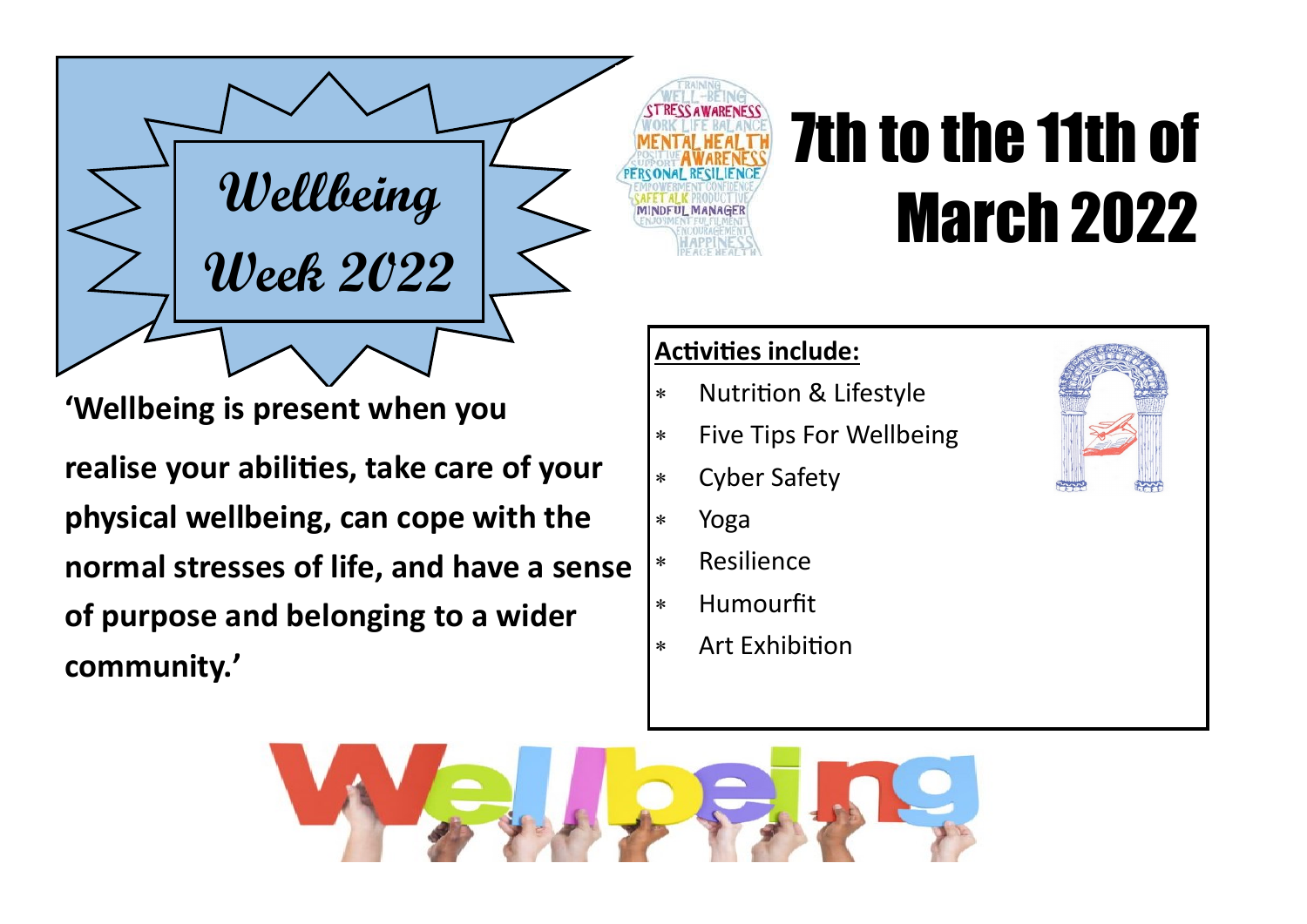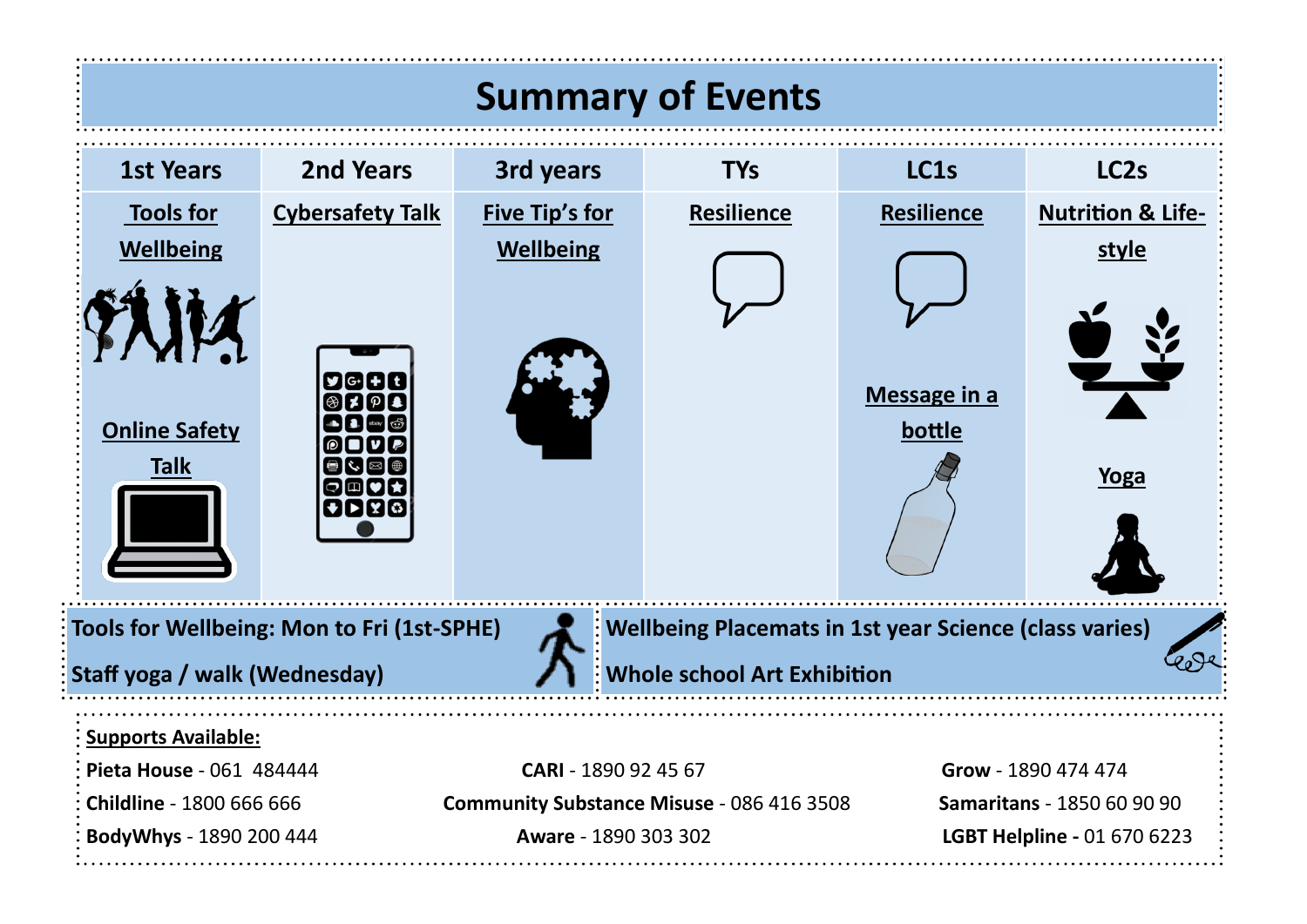## **Timetable of Events**

 $.........$ 

 $\overline{\cdots}$ 

| <b>Monday 7th</b><br>$\ddot{\phantom{a}}$          | <b>Tuesday 8th</b>                                   | <b>Wednesday 9th</b>                   | <b>Thursday 10th</b>                                     | <b>Friday 11th</b>                                    |
|----------------------------------------------------|------------------------------------------------------|----------------------------------------|----------------------------------------------------------|-------------------------------------------------------|
| 1st Year (40 mins)                                 | 1st Year (40 mins)                                   | 1st Year (80mins)                      | 1st Year (40mins)                                        | 1st Year (40mins)                                     |
| <b>Tools for Wellbeing talk</b>                    | <b>Tools for Wellbeing talk</b>                      | <b>Humourfit: Mighty</b>               | <b>Tools for Wellbeing talk</b>                          | <b>Tools for Wellbeing talk</b>                       |
| 2.05-2.40: Class Caimin                            | 9-9.40: HUB                                          | <b>Bully Brady</b>                     | 9.40-10.20: Class Colmán                                 | 9.40-10.20: Class Pádraig                             |
| <b>Rm 205</b>                                      | <b>Ms Chloe Morey</b>                                | 1.40-3.10pm PE Hall                    | <b>Rm 208</b>                                            | <b>Rm 216</b>                                         |
| <b>Speakers: Ms Isadora</b><br>Killeen & Mr Páraic |                                                      | Yoga (Hub)                             | <b>Speakers: Ms Laura O Brien</b><br>& Mr Aidan Moynihan | <b>Speakers: Ms Carol O Leary</b><br>& Mr Brian Corry |
| Ahearne                                            | <b>Tools for Wellbeing talk</b>                      | 2.15-3.10pm                            |                                                          |                                                       |
|                                                    | 2.40-3.20: Class Moibhí<br><b>Rm 207</b>             |                                        |                                                          |                                                       |
| 3rd Year (40 mins)                                 | <b>Speakers: Ms Tara O</b>                           | <b>LC1 (80mins)</b>                    |                                                          |                                                       |
| <b>5 Tips for Wellbeing</b>                        | Loughlin & Ms Sharon                                 | Humourfit: Message in a                |                                                          |                                                       |
| <b>Neeve Guinnane (in</b>                          | <b>Bulfin</b>                                        | <b>Bottle</b>                          |                                                          |                                                       |
| person)                                            |                                                      | 11.35am-1pm PE Hall                    |                                                          |                                                       |
| 9am                                                | <b>Tools for Wellbeing talk</b>                      |                                        |                                                          |                                                       |
| 9.40am                                             | 11.55-12.35pm: Class<br><b>Seannán Rm 206</b>        | <b>LC2 30 mins)</b>                    |                                                          |                                                       |
| 11.55am<br>1.20 <sub>pm</sub>                      | <b>Speakers: Ms Niamh O</b>                          | <b>Grainne Travers</b>                 |                                                          |                                                       |
|                                                    | Dea & Mr Dave Nolan                                  | <b>Nutrition &amp; lifestyle</b>       |                                                          |                                                       |
|                                                    |                                                      | (Canteen/Diner)                        |                                                          |                                                       |
|                                                    | <b>Online Safety with Wayne</b><br><b>Denner</b>     | 9.45-10.15 Earnán &<br>Lorcán          |                                                          |                                                       |
|                                                    | Live stream (option                                  | 10.30—11am Iarla $\&$                  |                                                          |                                                       |
|                                                    | teachers)                                            | <b>Feargas</b>                         |                                                          |                                                       |
|                                                    | $1.20 - 2.40$ pm                                     | 11.45-12.15 Caoimhe &<br><b>Síofra</b> |                                                          |                                                       |
|                                                    |                                                      |                                        |                                                          |                                                       |
|                                                    | <b>1st Year Wellbeing</b><br><b>Placemat-Science</b> | <b>Staff</b>                           |                                                          |                                                       |
|                                                    | <b>Option class</b>                                  | Yoga/Walk                              |                                                          |                                                       |
|                                                    | Ms McPhillips/Ms.Roche                               | 3.20pm                                 |                                                          |                                                       |
|                                                    |                                                      |                                        |                                                          |                                                       |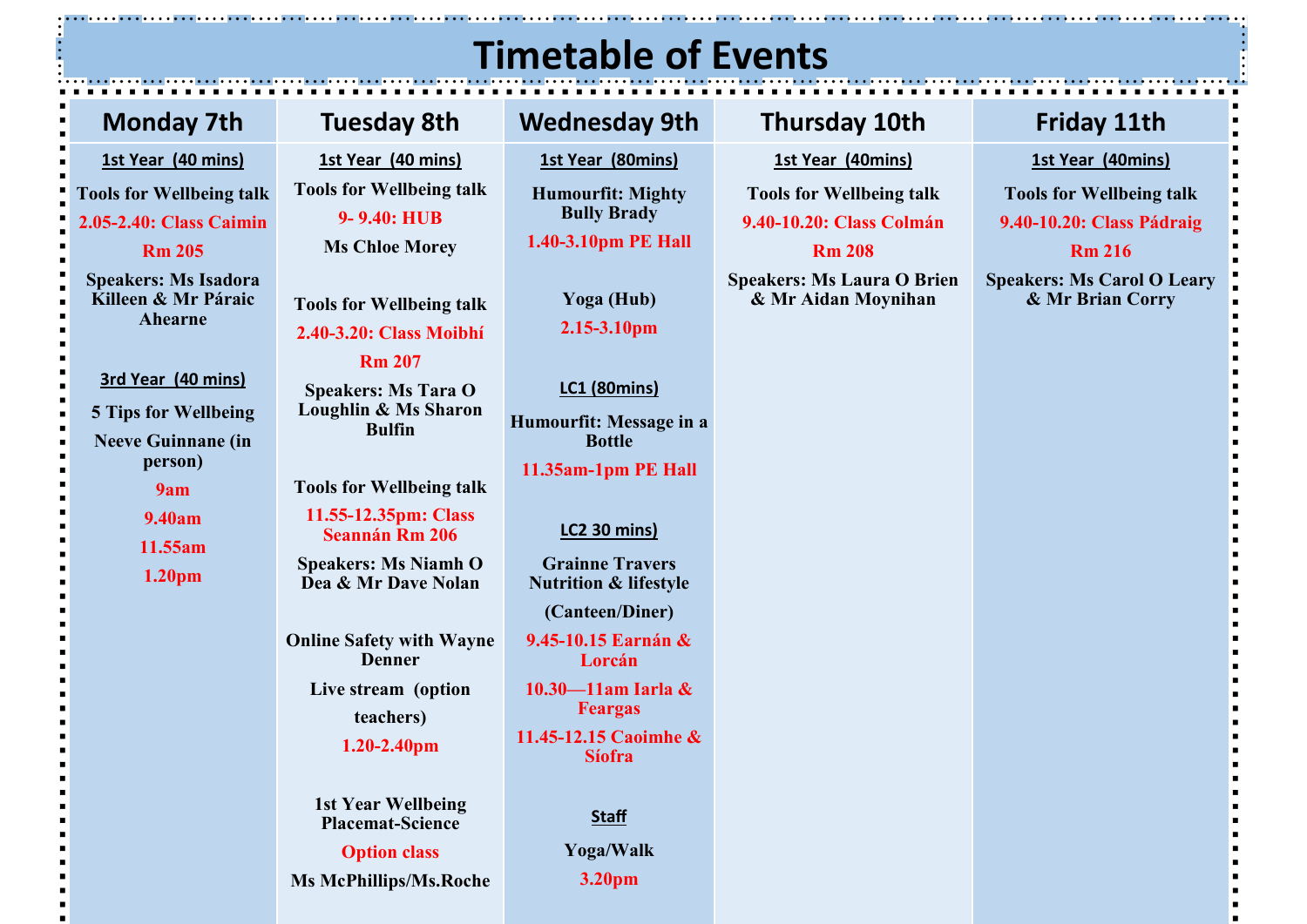## **Timetable of Events**

| <b>Monday 2nd</b>                                                                        | <b>Tuesday 3rd</b>                                                         | <b>Wednesday 4th</b> | <b>Thursday 5th</b> | <b>Friday 6th</b> |
|------------------------------------------------------------------------------------------|----------------------------------------------------------------------------|----------------------|---------------------|-------------------|
| <b>LCA1</b> (40 mins)                                                                    | 2nd Years (80mins)                                                         |                      |                     |                   |
| <b>Wellbeing Activity</b><br>3.20pm-4pm                                                  | <b>Online Safety with Wayne</b><br>Denner (live stream)                    |                      |                     |                   |
| <b>Ms Cora Guinnane</b>                                                                  | $1.20 - 2.40$ pm                                                           |                      |                     |                   |
|                                                                                          | <b>Option Teachers</b>                                                     |                      |                     |                   |
| $LCA2 (40 mins)$<br><b>Wellbeing Activity</b><br>3.20pm-4pm<br><b>Ms Isadora Killeen</b> | TY(40 mins)<br><b>Resilience: Rob</b><br>Heffernan (zoom)<br>12pm-12.35pm  |                      |                     |                   |
|                                                                                          |                                                                            |                      |                     |                   |
|                                                                                          | LC1(40 mins)<br><b>Resilience: Rob</b><br>Heffernan (zoom)<br>12pm-12.35pm |                      |                     |                   |
|                                                                                          | LC2(60 mins)<br><b>Yoga with Julie Hyde</b><br>2.15-3.15pm                 |                      |                     |                   |
|                                                                                          | (group of 30 students only)                                                |                      |                     |                   |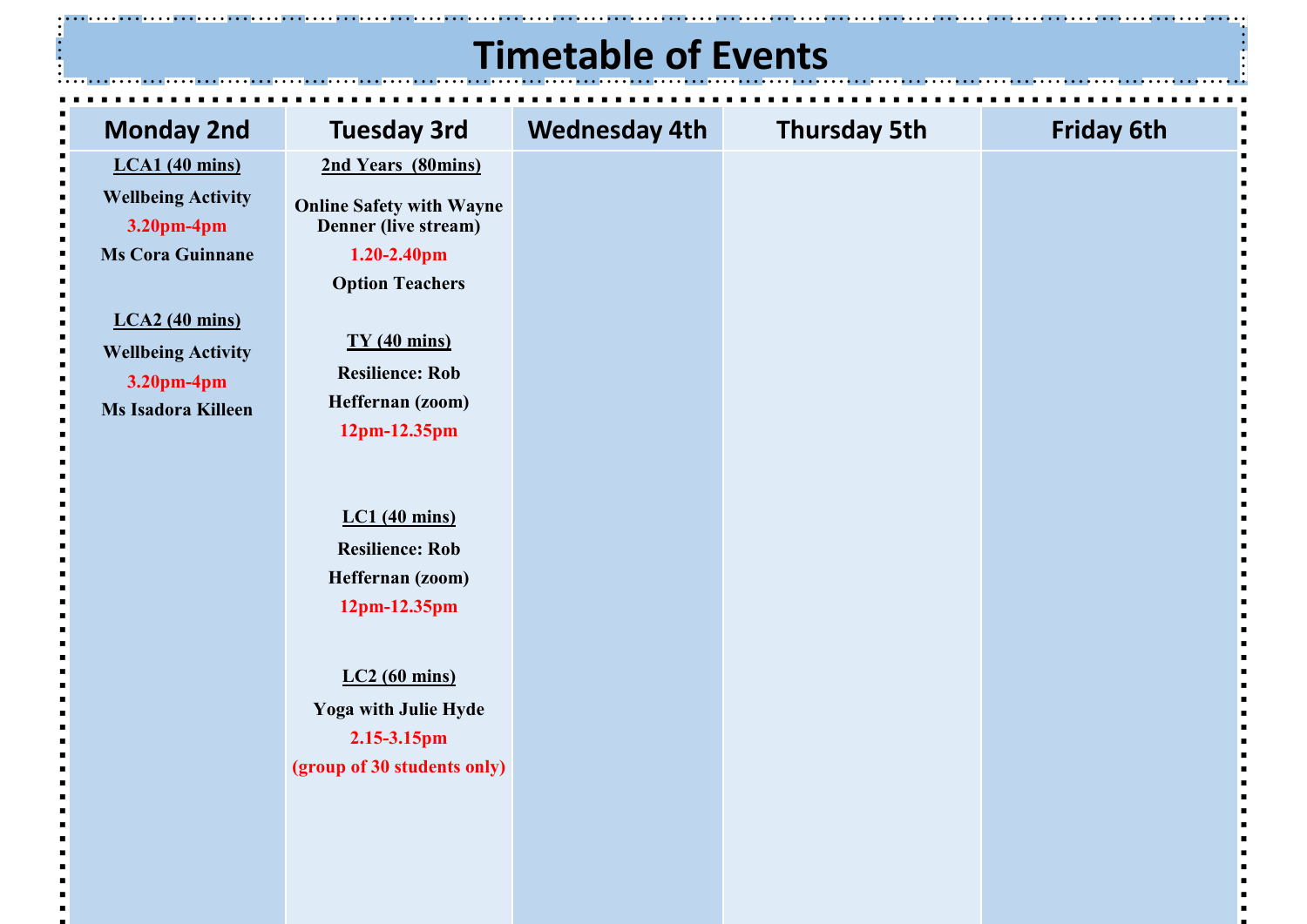**Nutrition & Lifestyle with Gráinne Travers: A Nutritionist will discuss how small changes in daily practices can help students. Students will be introduced to simple** 

**coaching techniques which can help them to achieve their goals during the leaving cert year. They will also** 



**learn how to cook some simple nutritious meals in minutes!**

**Five Tips for Wellbeing with Neeve Guinnane:** 

**A life and wellbeing coach will introduce Students to five simple techniques which are scientifically proven to promote wellbeing. Student's will be guided on how to reduce stress, anxiety and how to change negative thinking.**

**Information On Our Sessions**

#### **Art Exhibition**

Students in out school community have put their creative hats on and created pieces of work based on the theme of Wellbeing. It is not a competition! All entries will be showcased throughout Wellbeing Week 2022!

**Tools for Wellbeing: Local women and men within our school community will motivate students about the importance of having an outlet in achieving positive mental health. They will address how an active lifestyle boosts wellbeing and health.**



#### **Humourfit : Message in a Bottle**

**An 90 minute drama on drink awareness Introduction on drink awareness from relevant research and resources followed by play. This drama is Based on true events inspired by the young people who attended AA and gave selfishly of their time in** 

**guiding the words and lines of this performance**.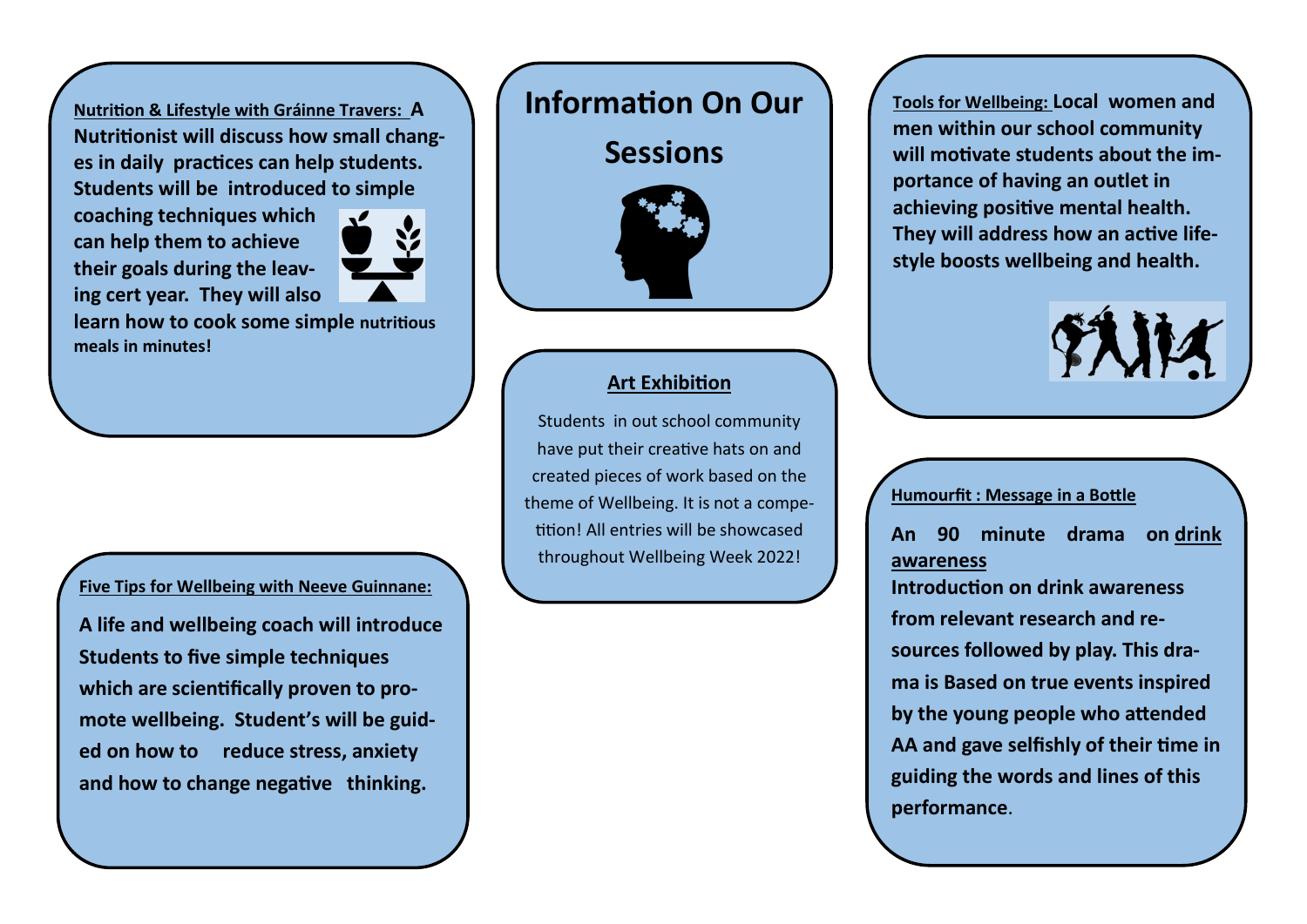**Rob Heffernan: An Olympian hailing from Cork gives his story. He is a very engaging, gregarious speaker and delivers insightful talks on what it takes to be the best and peak performance. His life story is compelling and he is very frank and honest about the inner ambition, mental resilience and drive that was required for him to make a dream come true.** 

#### **Humourfit: The Mighty Bully Brady**

**A 90 minute play where the bully and victim are seen through the eyes of one actor. The play and talk before hand delivers on all aspects of bullying including race, size, shape, name calling, isolation and cyber bullying. The play shows the audience how unknown to themselves they have become involved laughing at the names and taunts and acting like bystanders in a yard or canteen.** 

**Yoga with Julie Hyde is an incorporation of meditation and breathing can help improve a person's mental well-being. Yoga creates mental clarity and calmness; increases body awareness; relieves chronic stress patterns; relaxes the mind; centres attention; and sharpens concentration** 

**Whole School Approach Throughout the week, each subject department will be encouraged to introduce activities and initiatives which promote wellbeing. A wide range of creative resources and techniques will be explored by students which will aid them in finding ways to promote their own wellbeing during challenging times.** 

#### **Wayne Denner—Online /**

#### **Cybersafety**

**es every year.**

**Speaker, Author and Trainer, Wayne has spent over 21 years in the digital space using social media, smart phone tech and the internet to his advantage. Wayne speaks to 50,000 students (and their parents) & business-**

**Wayne shares his story and tips - motivating audiences all over the world to protect themselves online, take control of technology and grab the opportunities being connected can give us!**

## **Information On Our**

### **Sessions**